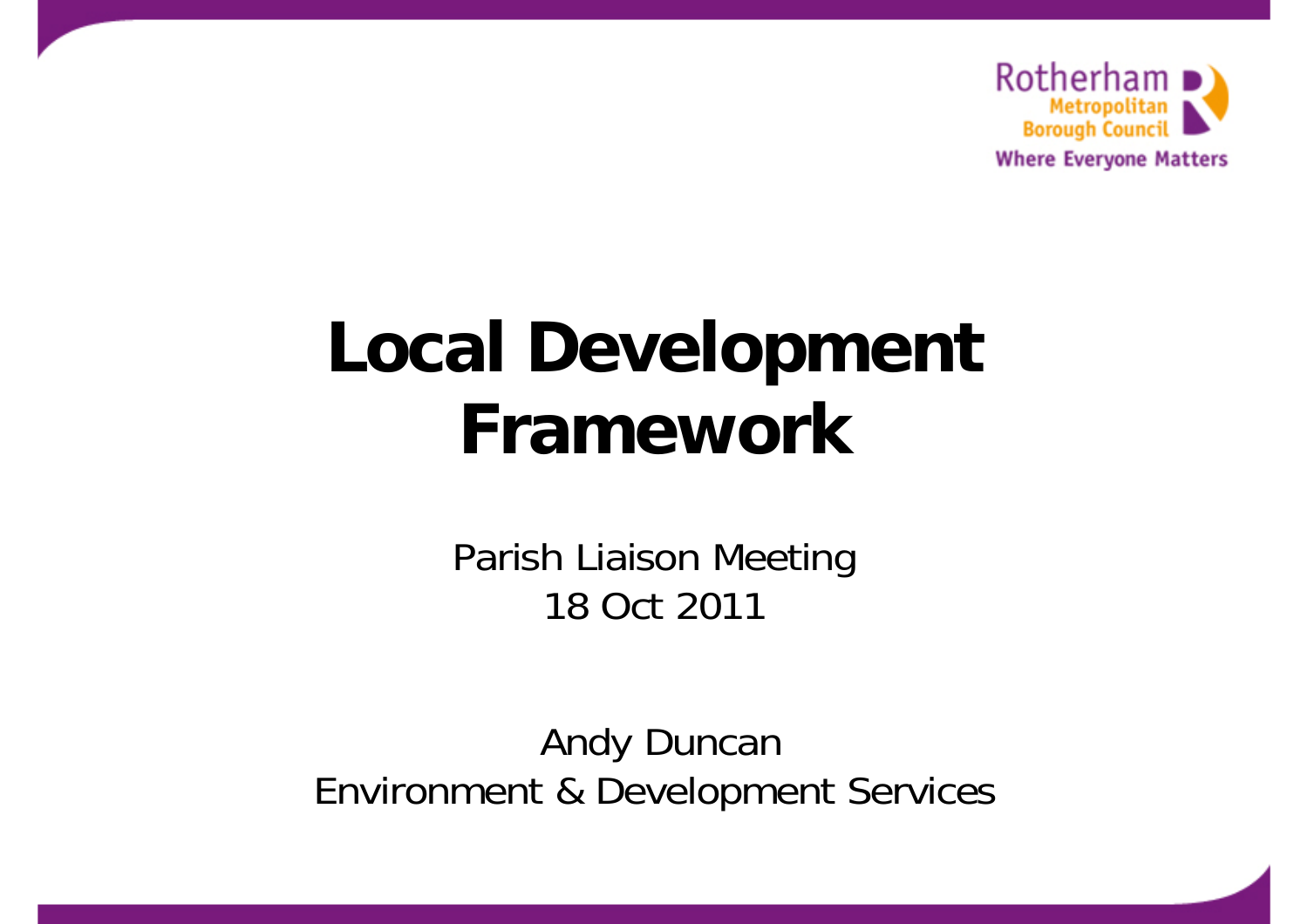

#### **To recap - what are we doing?**

- • Major public consultation on future development of Rotherham Borough
- How many new **homes** should we build?
- How much land do we need for new **jobs?**
- Where should new **growth** go?
- Which areas should be **protected?**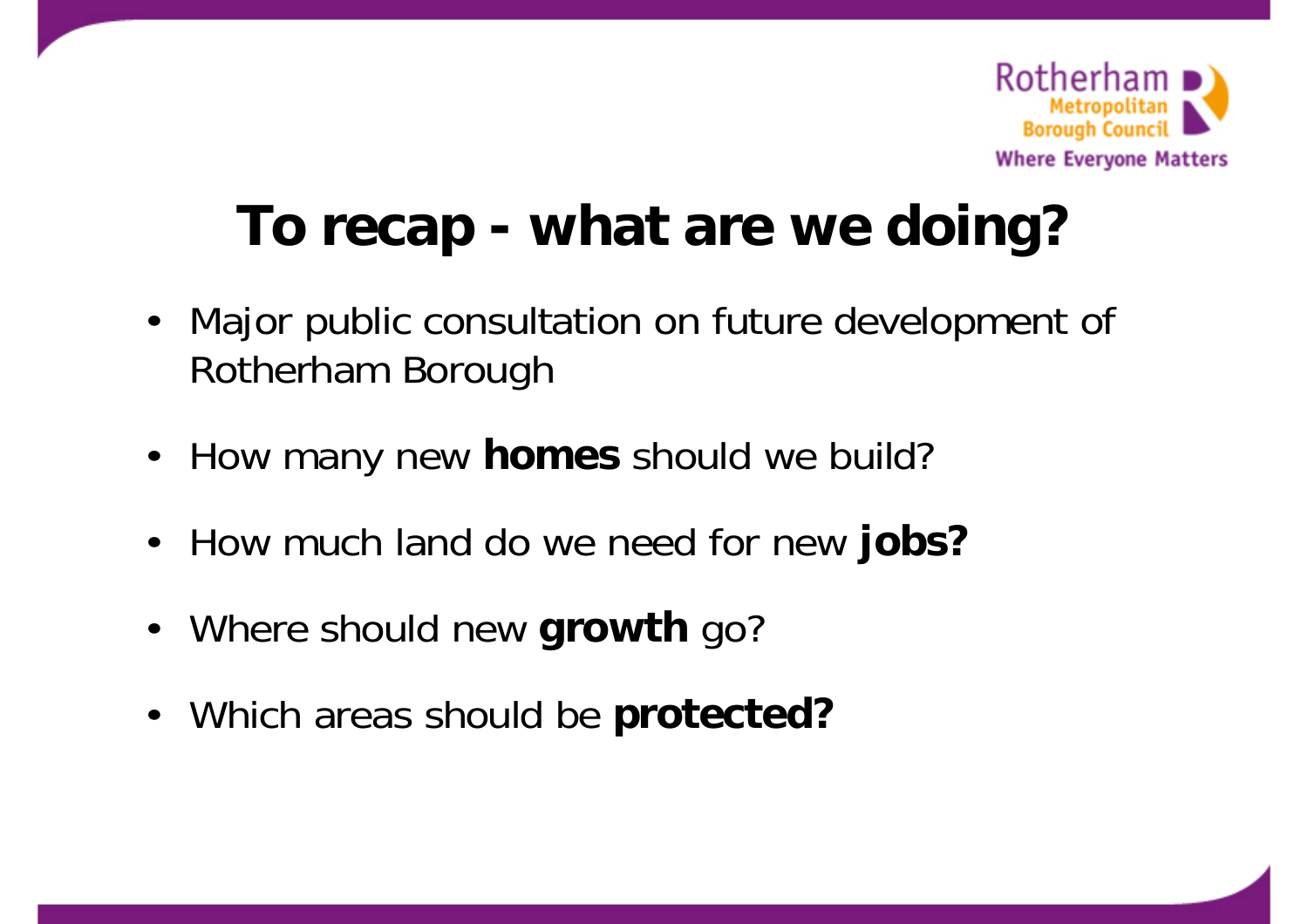

## **Why are we doing it?**

- Providing a long-term plan for future prosperity
- $\bullet$  Ensuring everyone has the opportunity of a decent home and a job
- Attracting people and jobs to Rotherham
- $\bullet$ Protecting the environment
- • **Deciding our own destiny before decisions are imposed**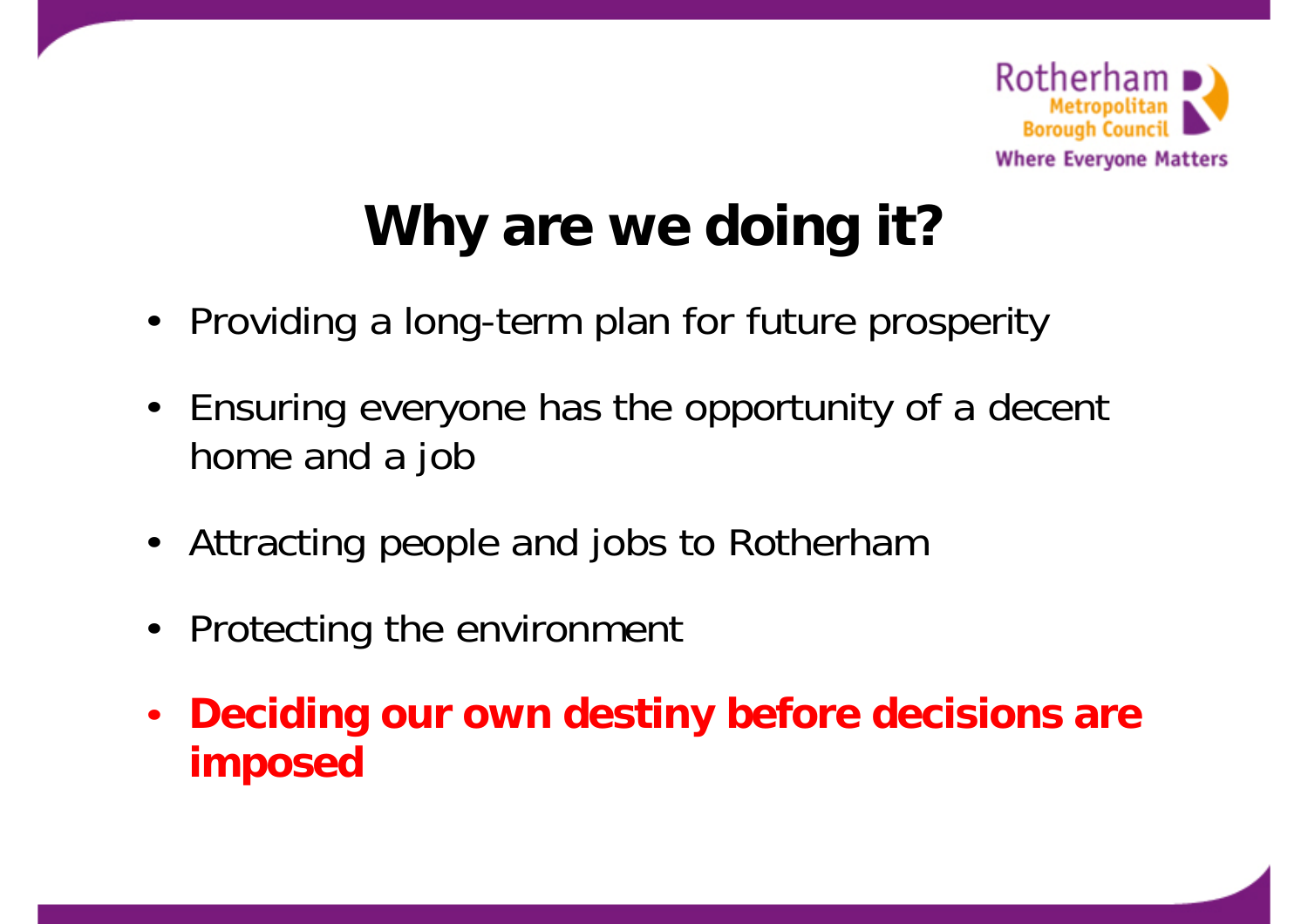

#### **Changes since 2009**

|                            | 2009            | 2011            |
|----------------------------|-----------------|-----------------|
| Housing target<br>1,160 pa |                 | 850 pa          |
| <b>Employment land</b>     | 328 ha          | 235 ha          |
| <b>Green Belt</b>          | 1,000 ha (5%)   | 300 ha (1.5%)   |
| <b>Bassingthorpe Farm</b>  | 3,362 new homes | 2,380 new homes |
| Large sites                | 7 locations     | 3 locations     |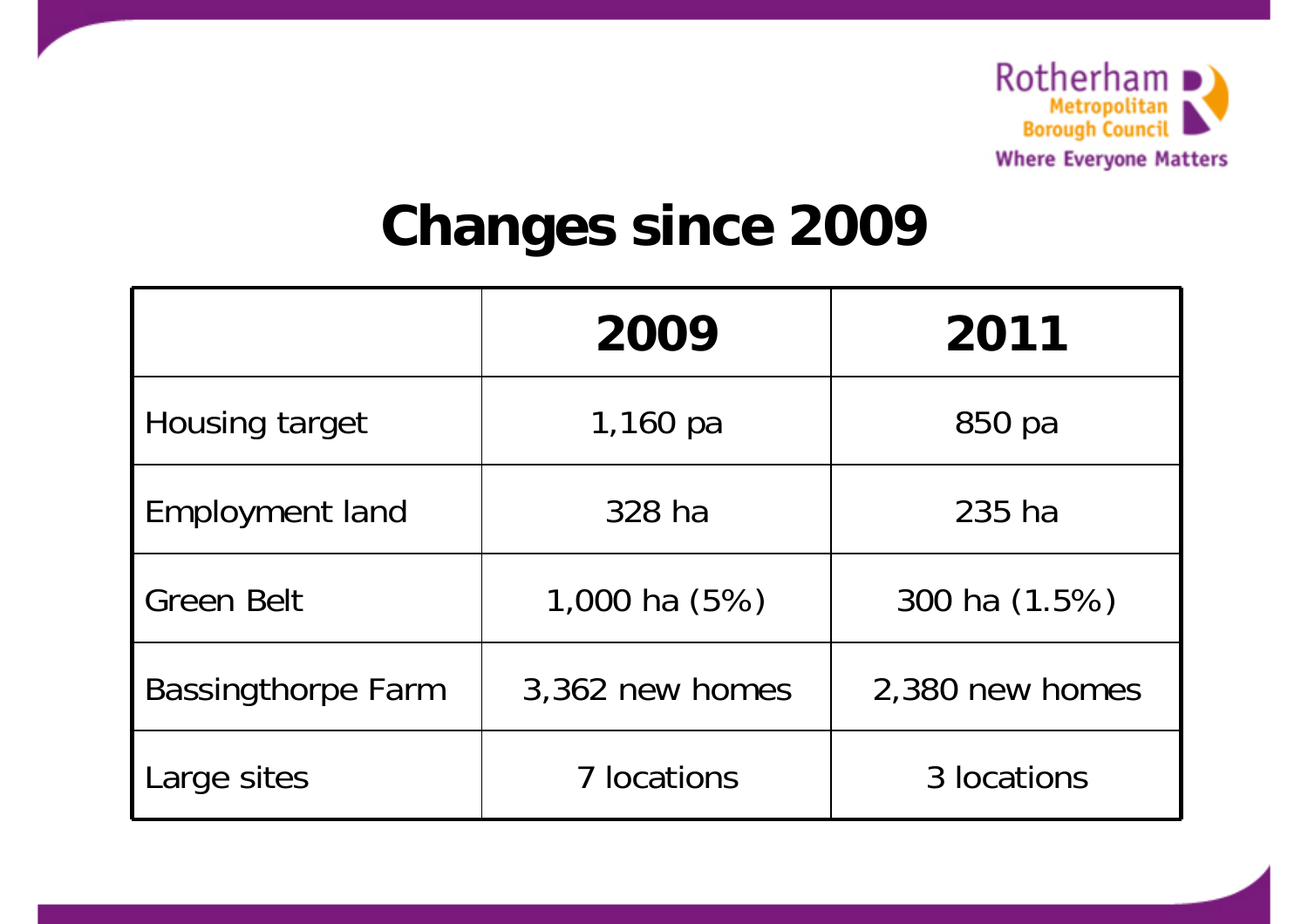

# **LDF growth strategy**

- •Most new development in Rotherham Urban Area
- $\bullet$  Bassingthorpe Farm required to meet need in Rotherham Urban Area
- Waverley New Community
- $\bullet$  Some growth in principal settlements at: Wath-Brampton Bierlow-West Melton Bramley-Wickersley-Ravenfield Dinnington-Anston-Laughton Common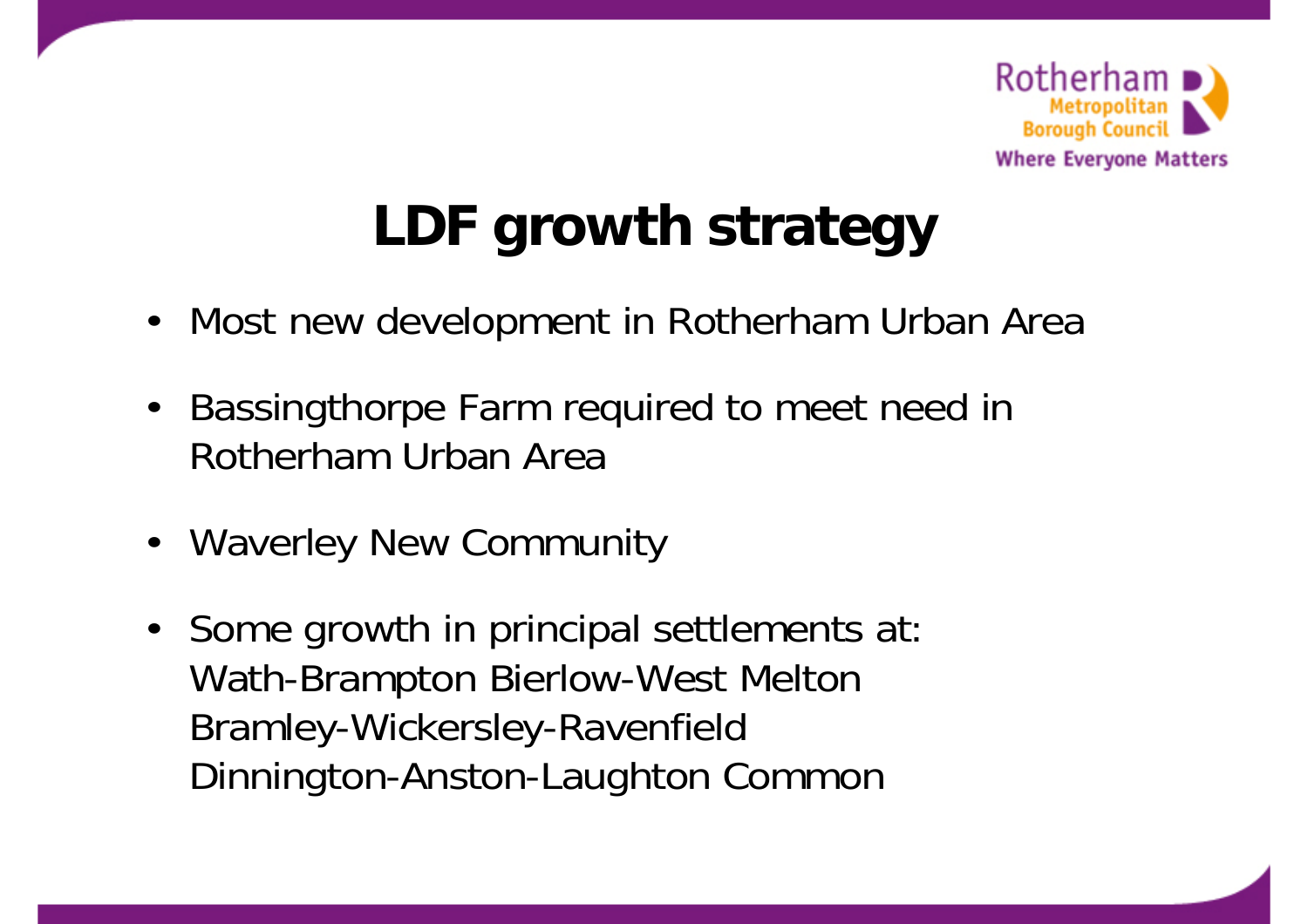

## **Consultation plan**

- Advance briefing for Members, LSP, MPs, Parish Cllrs
- Close working with Area Assemblies, Libraries and Parish Councils to deliver consultation
- Early engagement with local press/radio
- Localised consultation on site options
- •Improved pre-publicity on consultation events
- Use of web-based consultation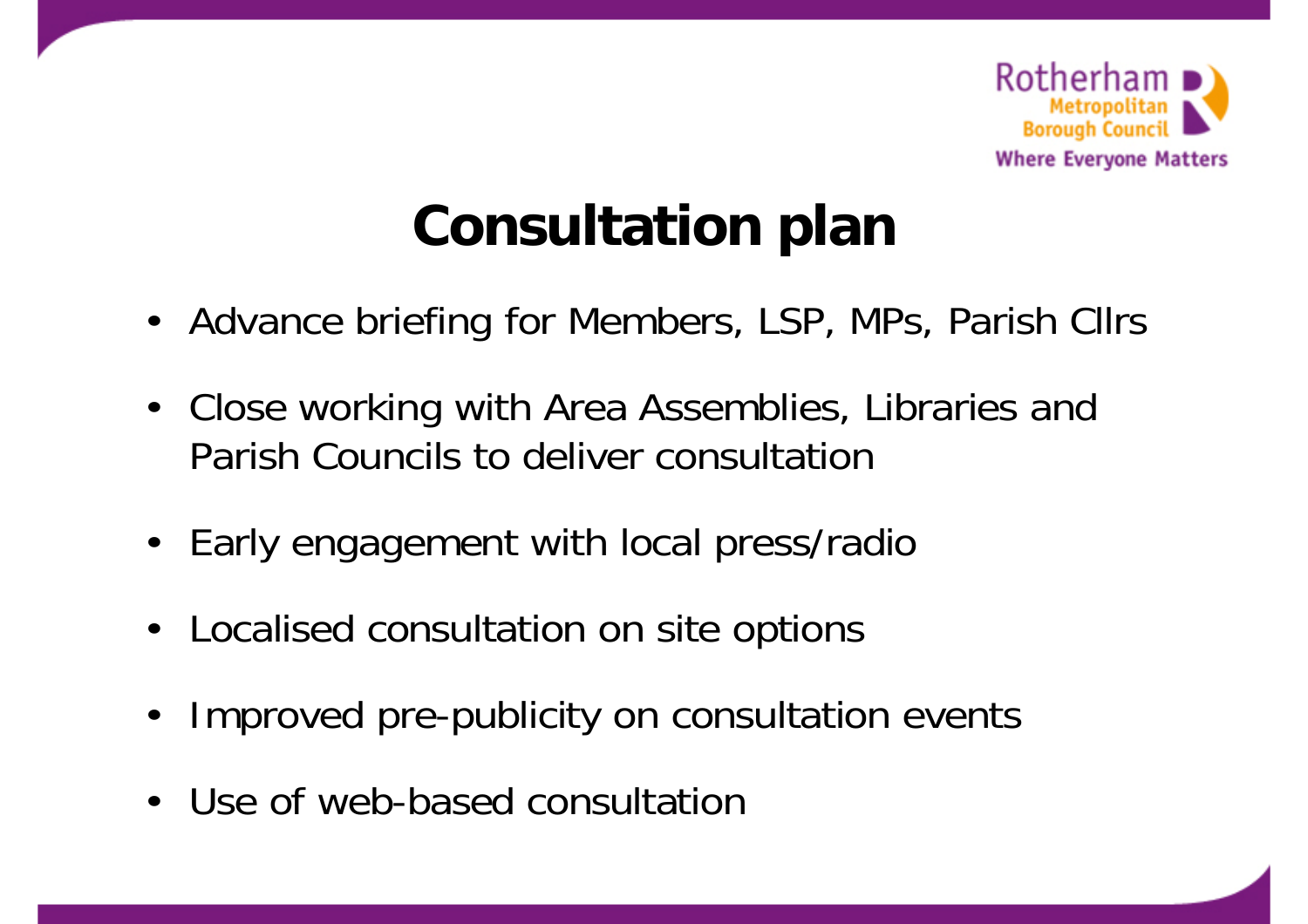

#### **Consultation delivery**

- **Stakeholder seminar** for key delivery partners, government agencies, Local Strategic Partnership, councillors and voluntary and community sector
- **20 drop-in sessions** held throughout the Borough to seek views of whole community
- **12 workshops** with communities of interest and hard to reach groups
- $\bullet$  **Meetings** on request with parish cllrs, ward members, action groups etc.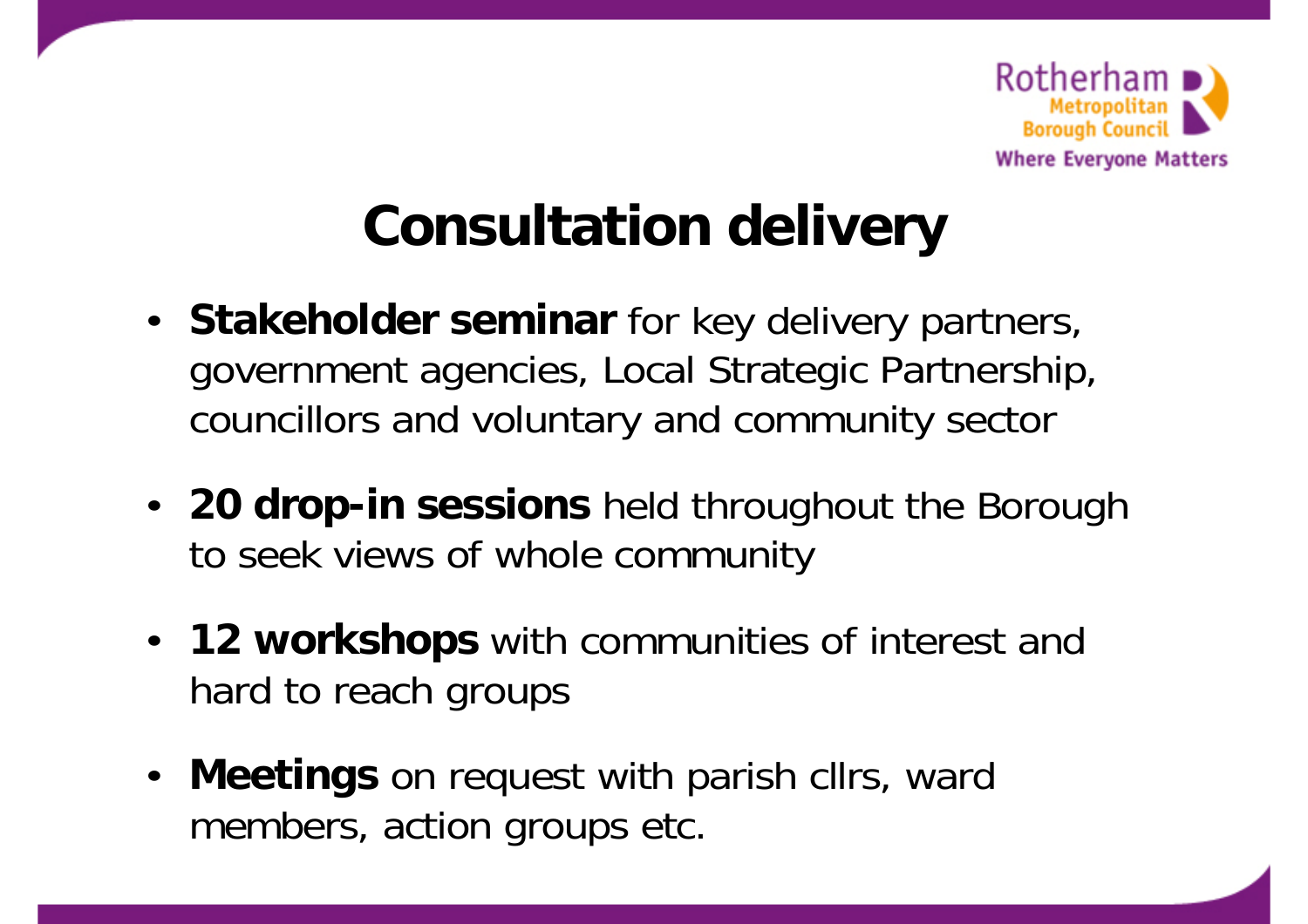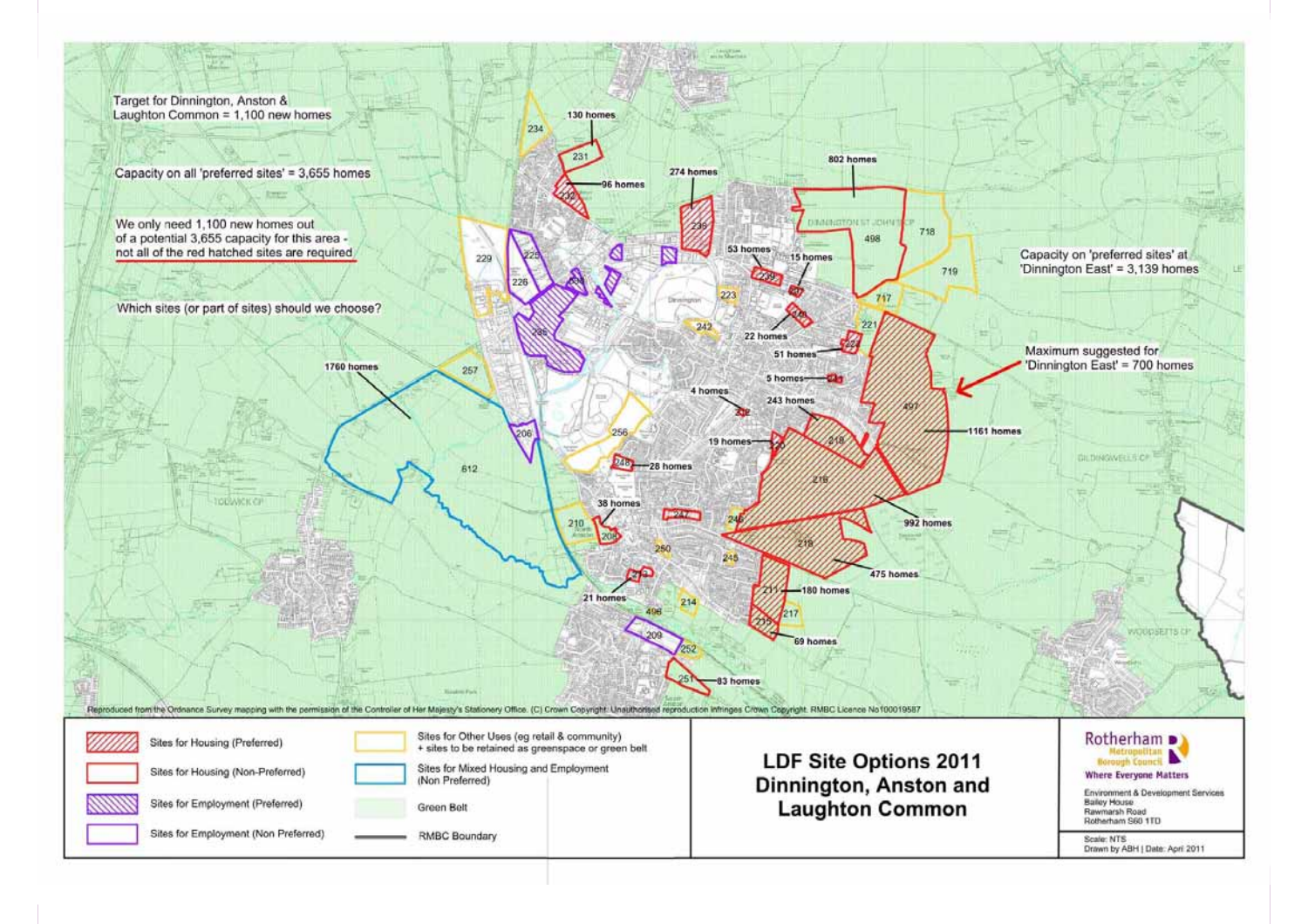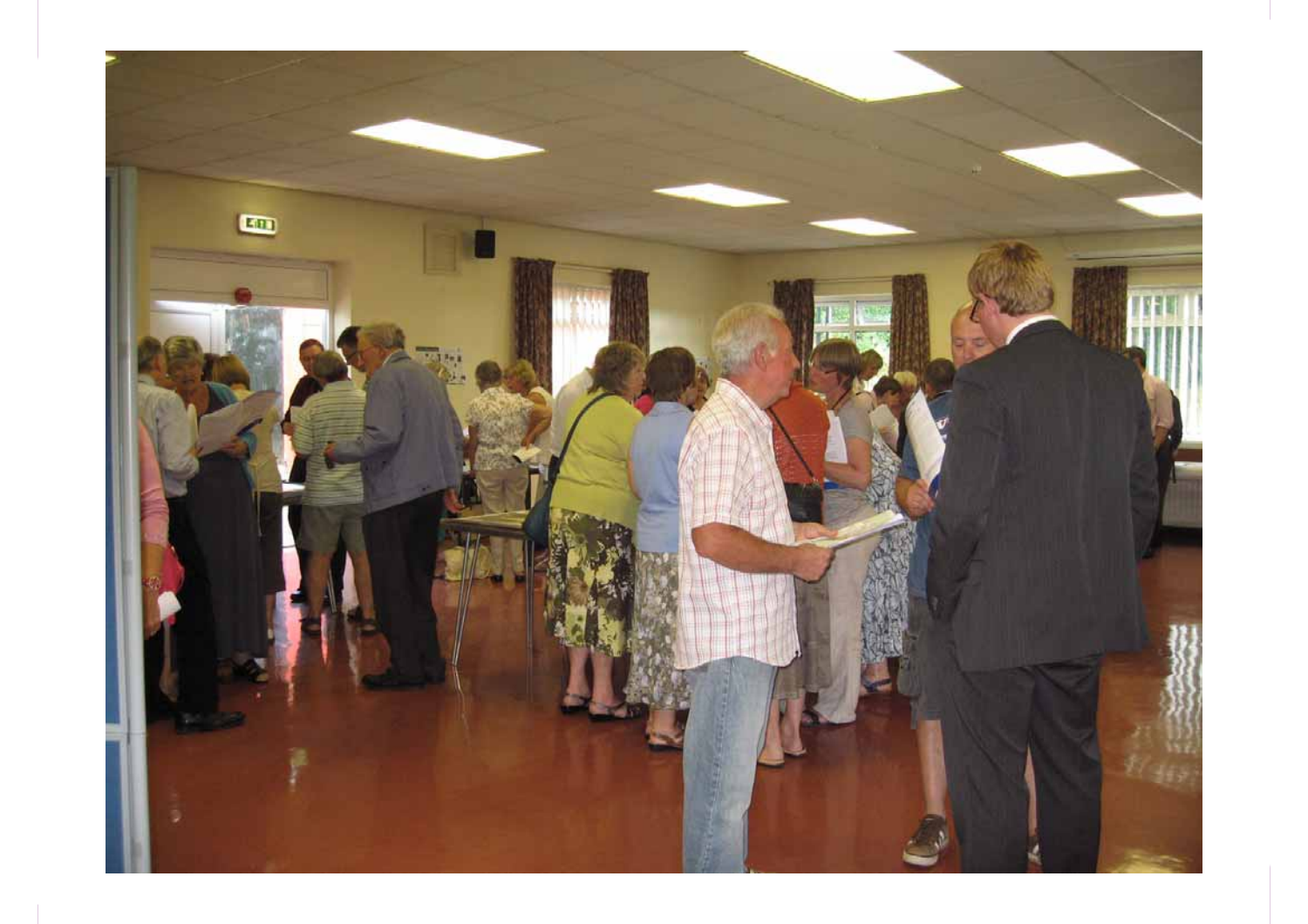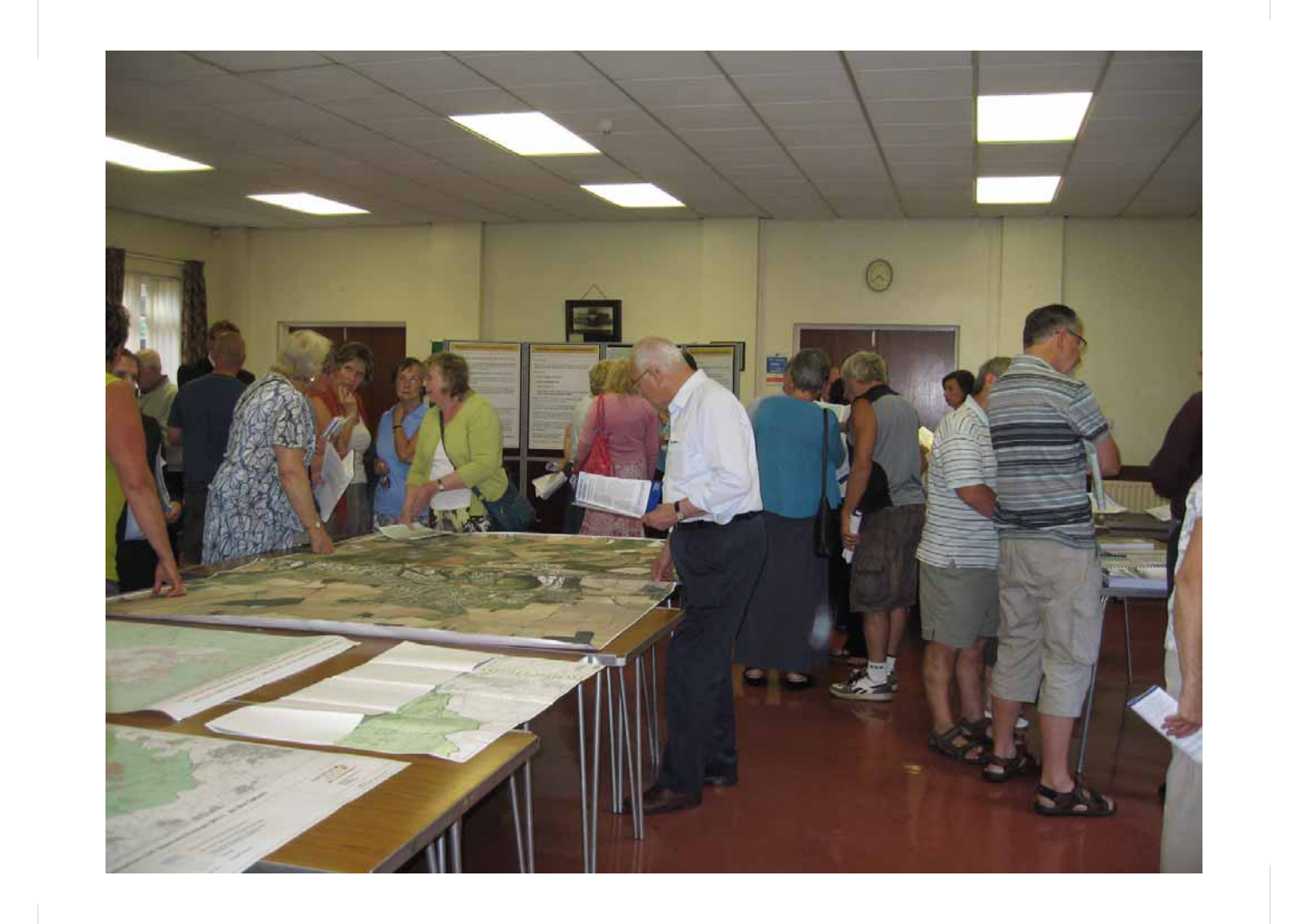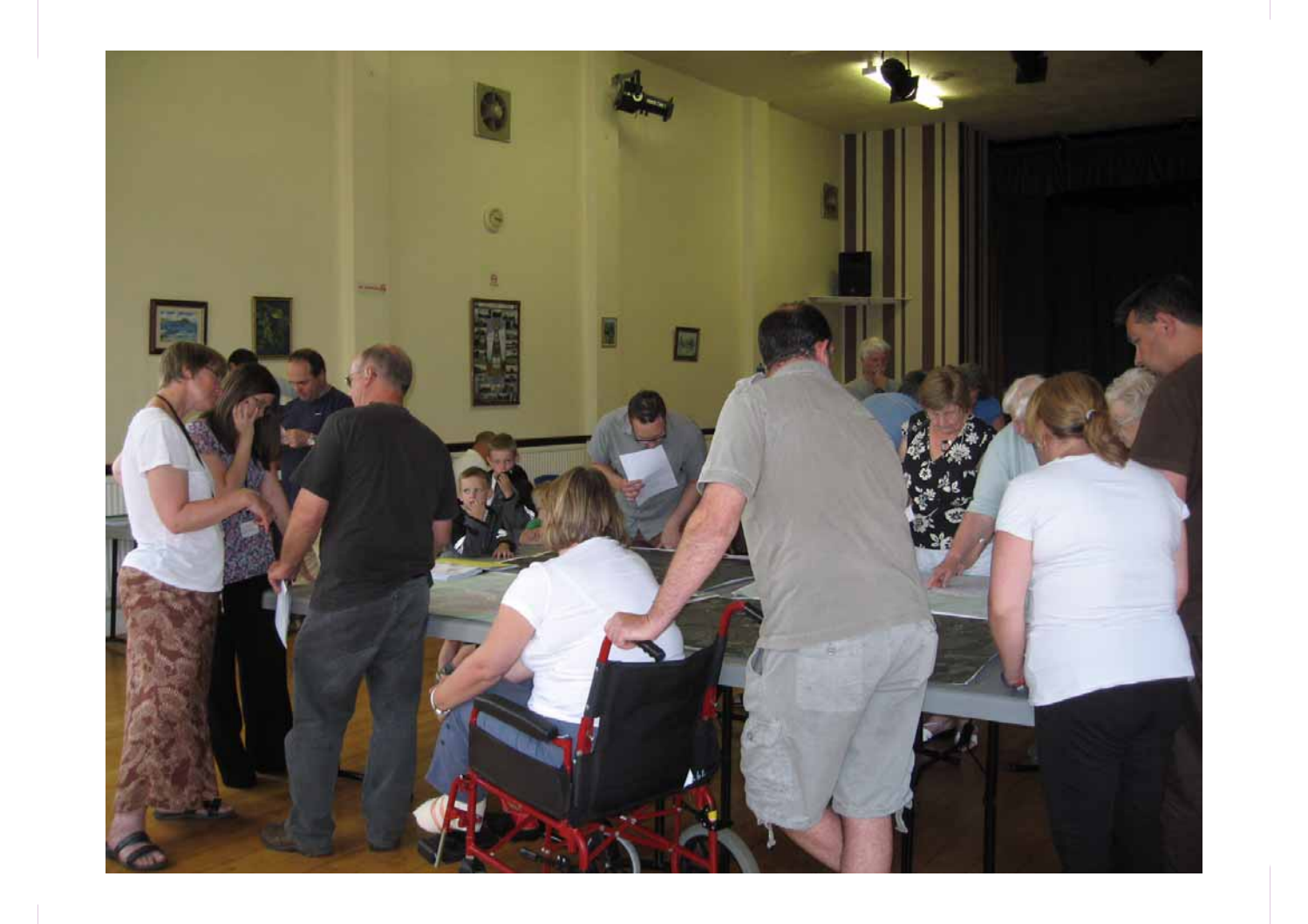

#### **2011 consultation attendance**

- Around **1500** people attended a drop-in session
- Opportunity for a **1:1 discussion** with planners
- See **proposed sites** on large scale local maps
- • Make **comments** there and then or take away response form
- **Fact sheets** and **leaflets** available
- Leave details for planners to follow up queries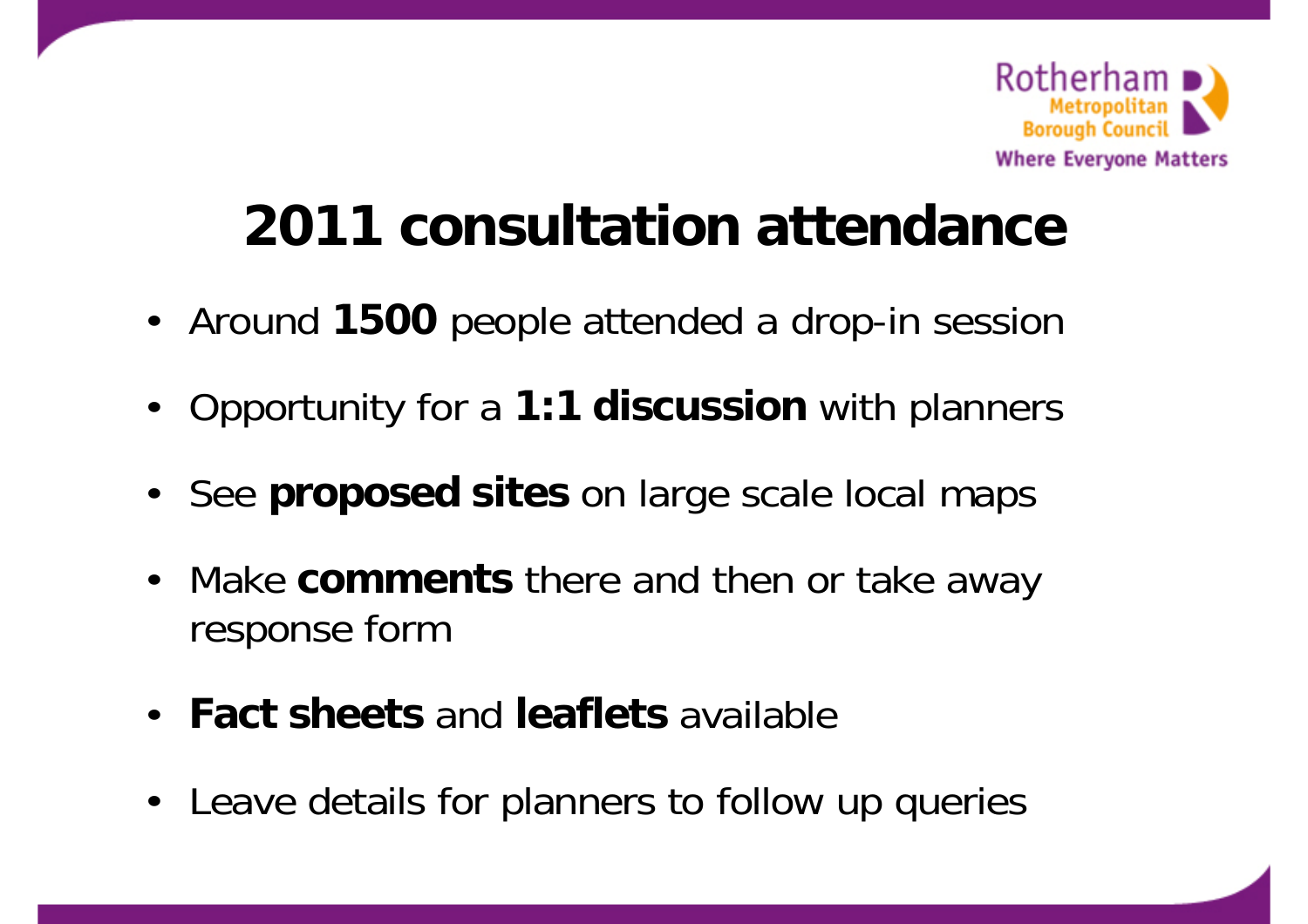

## **2011 consultation response**

- Around **2,100** individual comments
- $\bullet$ Around **3,000** comments via petitions letters
- Of those processed to date, **74%** object

| <b>Controversial sites</b> |                                     |  |
|----------------------------|-------------------------------------|--|
| <b>Bassingthorpe Farm</b>  | Ravenfield (Moor Lane South)        |  |
| Dinnington/Anston          | <b>Thorpe Hesley</b>                |  |
| Wickersley (Sorby Way)     | Whiston (Lathe Rd)                  |  |
| Swinton (Piccadilly)       | <b>Thurcroft (New Orchard Lane)</b> |  |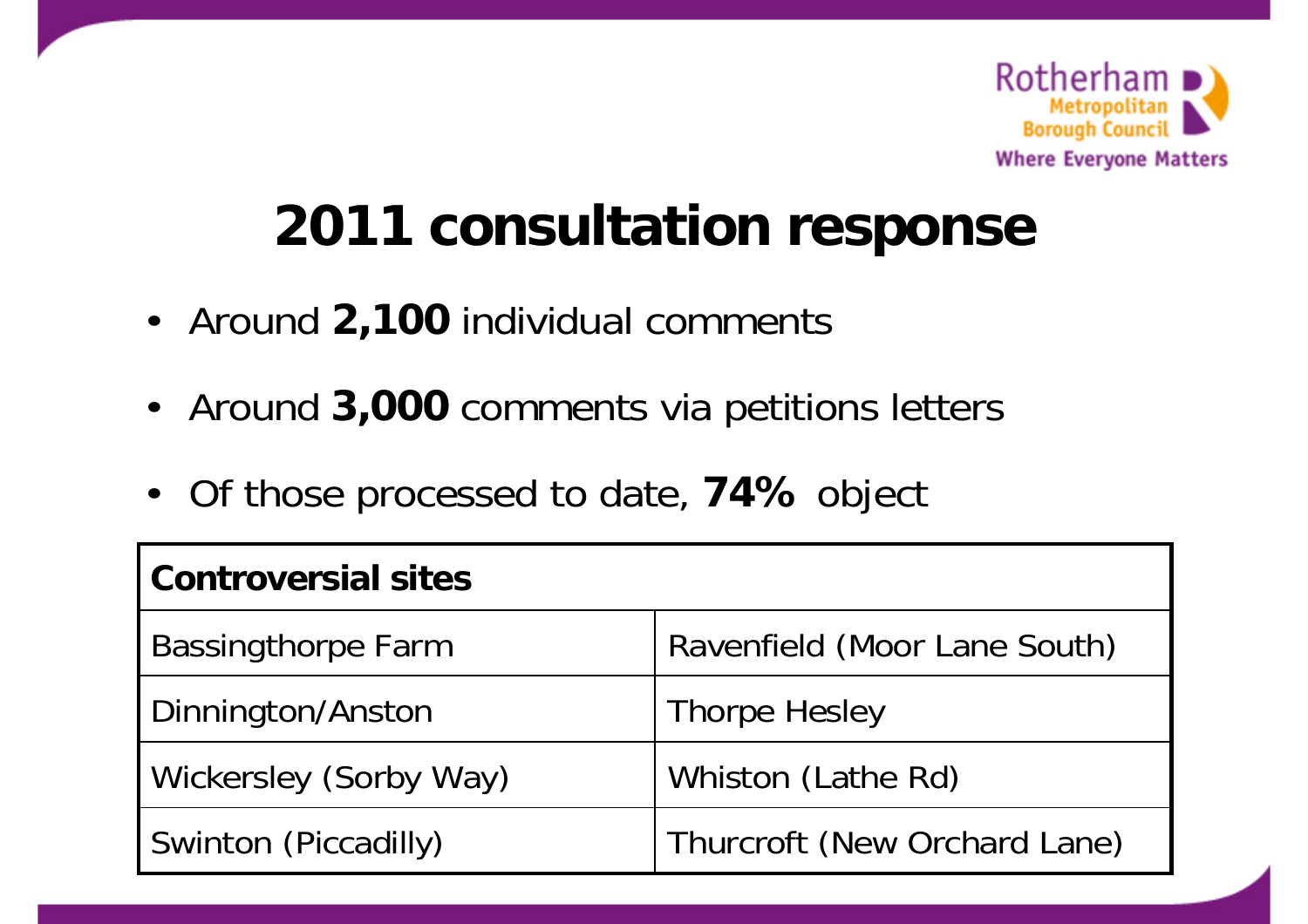

## **Key issues raised by consultation**

- Little comment on overall spatial strategy but…
- Resistance to "local" growth
- Concern over loss of Green Belt/greenfield/farm land
- •Employment development supported
- Housing development opposed
- $\bullet$ Infrastructure concerns - traffic/doctors/schools etc.
- Some individual sites generated lots of comment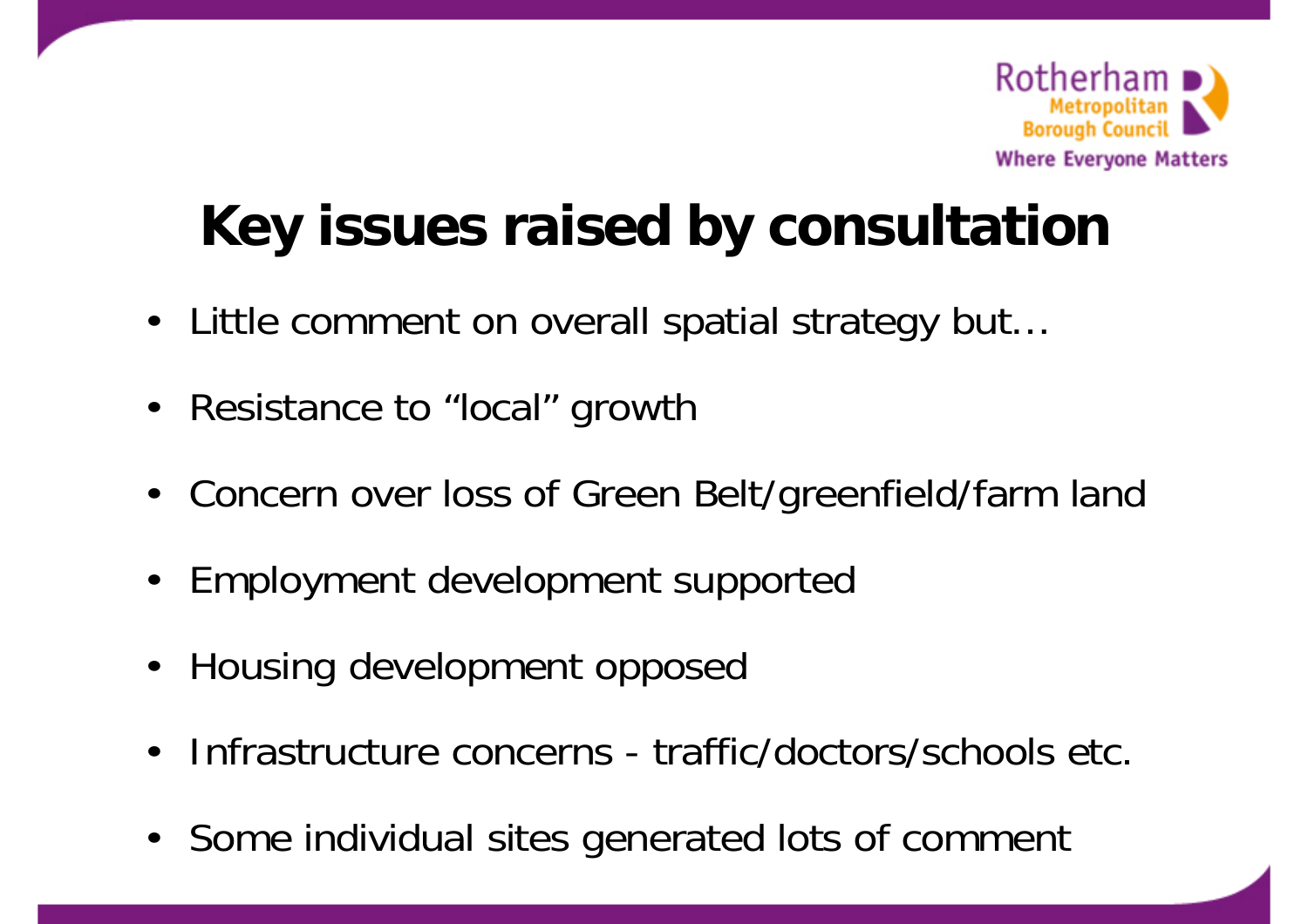

## **Some myths we have dispelled**

- 1. "It's all social housing for in-migration"
- 2. "It's taking our Green Belt for Sheffield's growth"
- 3. "Development will fill Council coffers/CPO land"
- 4. "Why my area, why not…"
- 5. "You are doing this on the quiet it's a done deal"
- 6. "There is spare brownfield land/empty houses"
- 7. "There is no need for new housing"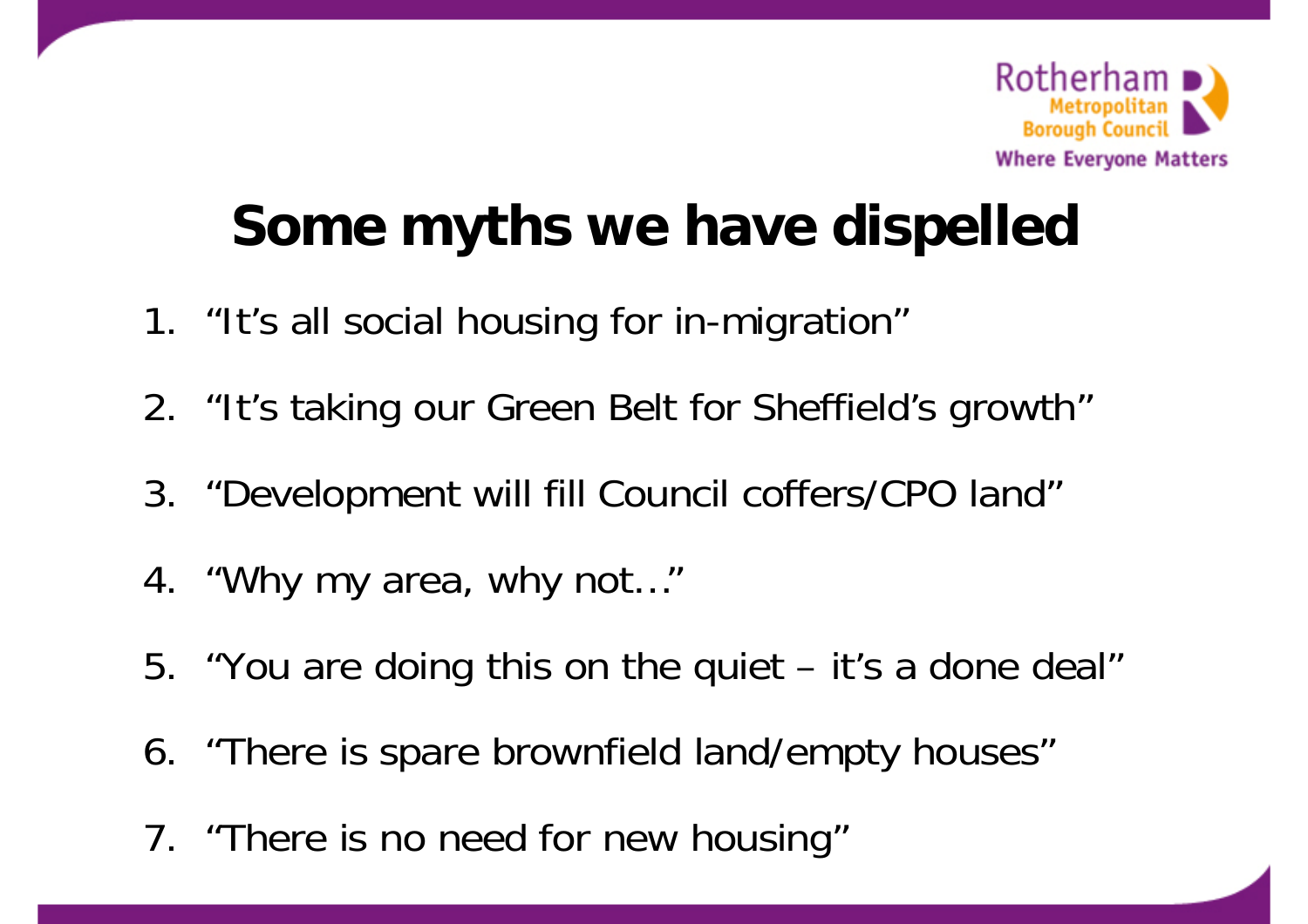

#### **Next steps**

| 2011 | Dec       | Publish consultation feedback report                          |  |
|------|-----------|---------------------------------------------------------------|--|
| 2012 | Jan       | Members approve revised Core Strategy for<br>consultation     |  |
|      | Feb/Mar   | Core Strategy published for 6 weeks<br>statutory consultation |  |
|      | May (end) | Members approve Core Strategy for<br>submission to Government |  |
|      | June      | Core Strategy submitted to government                         |  |
|      | Oct       | Core Strategy examination in public                           |  |
| 2013 | Jan       | Inspector's report received                                   |  |
|      | Feb       | Council adopt Core Strategy                                   |  |